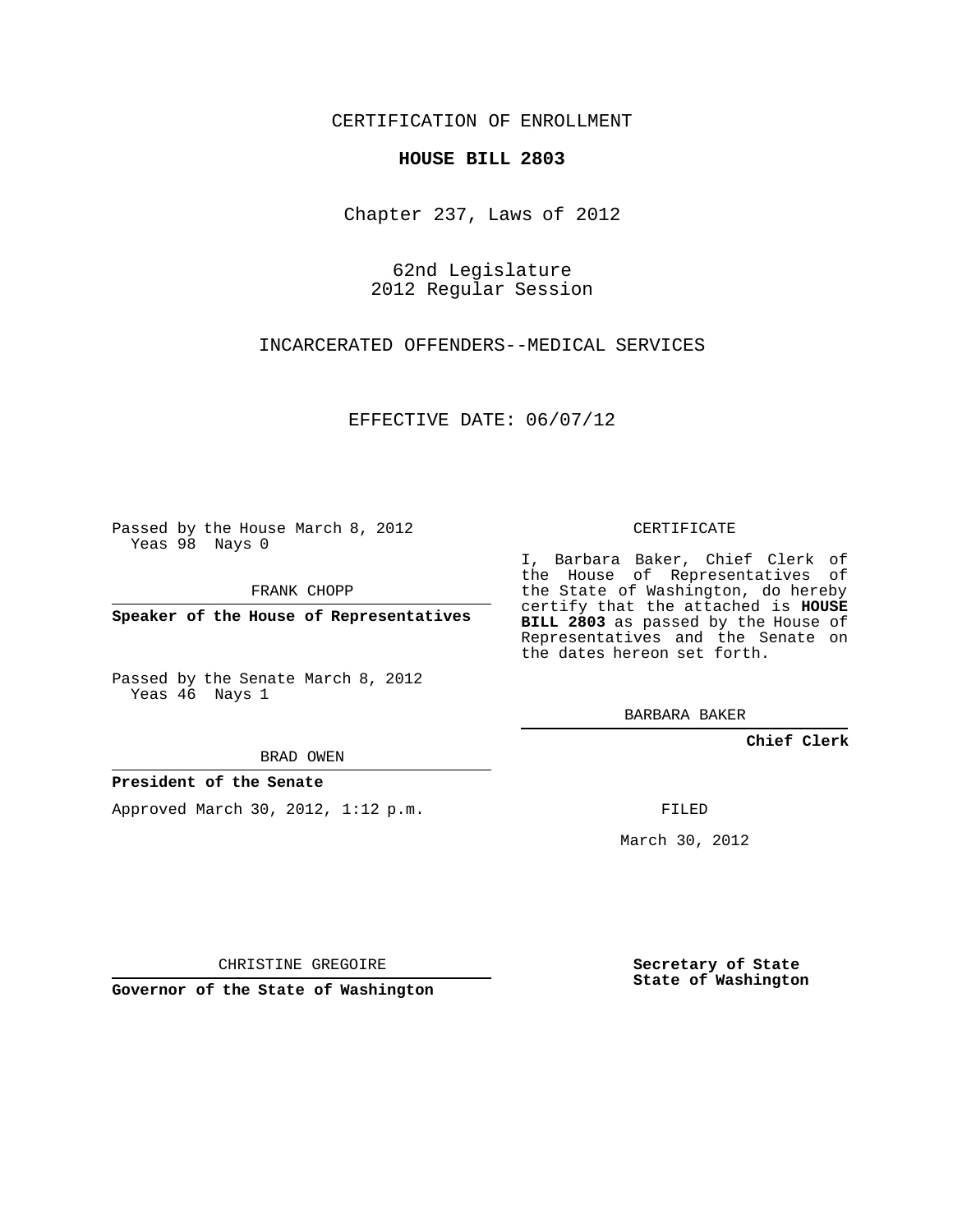# **HOUSE BILL 2803** \_\_\_\_\_\_\_\_\_\_\_\_\_\_\_\_\_\_\_\_\_\_\_\_\_\_\_\_\_\_\_\_\_\_\_\_\_\_\_\_\_\_\_\_\_

\_\_\_\_\_\_\_\_\_\_\_\_\_\_\_\_\_\_\_\_\_\_\_\_\_\_\_\_\_\_\_\_\_\_\_\_\_\_\_\_\_\_\_\_\_

### AS AMENDED BY THE SENATE

Passed Legislature - 2012 Regular Session

# **State of Washington 62nd Legislature 2012 Regular Session**

**By** Representative Cody

Read first time 02/27/12. Referred to Committee on Ways & Means.

 AN ACT Relating to limiting the rates paid to providers for medical services for incarcerated offenders, increasing the copay on medical services, and authorizing the department of corrections to submit medicaid applications on behalf of incarcerated offenders; amending RCW 72.10.020 and 72.10.030; and adding a new section to chapter 70.41 RCW.

BE IT ENACTED BY THE LEGISLATURE OF THE STATE OF WASHINGTON:

 **Sec. 1.** RCW 72.10.020 and 1995 1st sp.s. c 19 s 17 are each amended to read as follows:

 (1) Upon entry into the correctional system, offenders shall receive an initial medical examination. The department shall prepare a health profile for each offender that includes at least the following information: (a) An identification of the offender's serious medical and dental needs; (b) an evaluation of the offender's capacity for work and recreation; and (c) a financial assessment of the offender's ability to pay for all or a portion of his or her health care services from personal resources or private insurance.

 (2)(a) The department may develop and implement a plan for the delivery of health care services and personal hygiene items to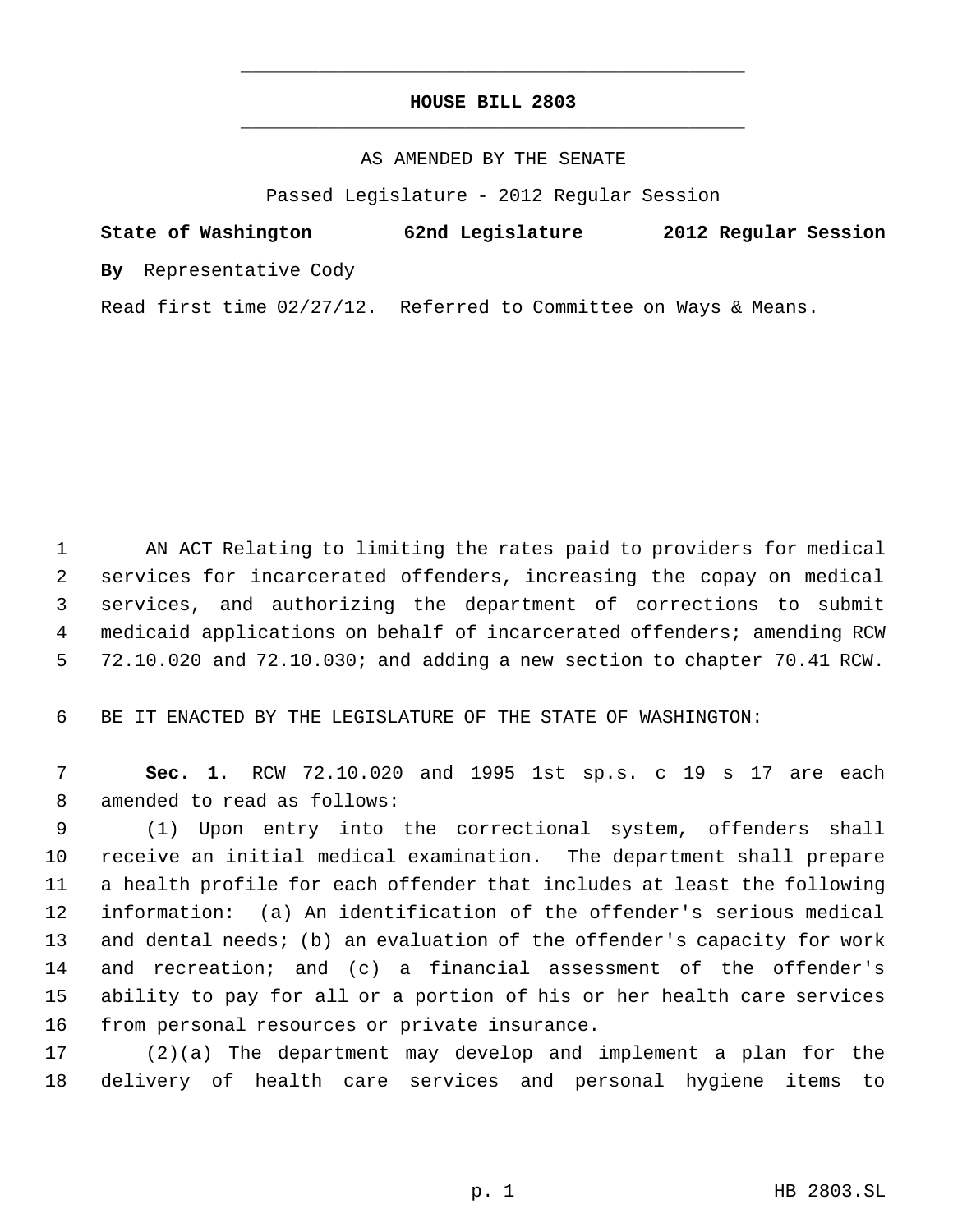offenders in the department's correctional facilities, at the discretion of the secretary, and in conformity with federal law.

 (b) To discourage unwarranted use of health care services caused by unnecessary visits to health care providers, offenders shall 5 participate in the costs of their health care services by paying an amount that is commensurate with their resources as determined by the 7 department, or a nominal amount of no less than ((three)) four dollars per visit, as determined by the secretary. Under the authority granted in RCW 72.01.050(2), the secretary may authorize the superintendent to collect this amount directly from an offender's institution account. All copayments collected from offenders' institution accounts shall be 12 ((deposited into the general fund)) a reduction in the expenditures for 13 offender health care at the department.

 (c) Offenders are required to make copayments for initial health care visits that are offender initiated and, by rule adopted by the department, may be charged a copayment for subsequent visits related to 17 the medical condition which caused the initial visit. ((Offenders are 18 not required to pay for emergency treatment or for visits initiated by health care staff or treatment of those conditions that constitute a 20 serious health care need.))

 (d) No offender may be refused any health care service because of indigence.

 (e) At no time shall the withdrawal of funds for the payment of a medical service copayment result in reducing an offender's institution account to an amount less than the level of indigency as defined in chapter 72.09 RCW.

27 (3)( $(\overline{\{a\}})$ ) The department shall report annually to the legislature the following information for the fiscal year preceding the report:  $((\overleftrightarrow{t}))$  (a) The total number of health care visits made by offenders;  $((\overrightarrow{ii}))$  (b) the total number of copayments assessed;  $((\overrightarrow{iii}))$  (c) the 31 total dollar amount of copayments collected;  $((\overleftrightarrow{iv}))$   $(d)$  the total number of copayments not collected due to an offender's indigency; and  $((\forall \forall))$  (e) the total number of copayments not assessed due to the serious or emergent nature of the health care treatment or because the health care visit was not offender initiated.

 (( $\left( +b \right)$  - The -first -report -required -under -this -section -shall -be submitted  $-$  not  $-$  later  $-$  than  $-$  October  $-1$ ,  $-1996$ ,  $-$  and  $-$  shall  $-$  include,  $-$  at  $-$  a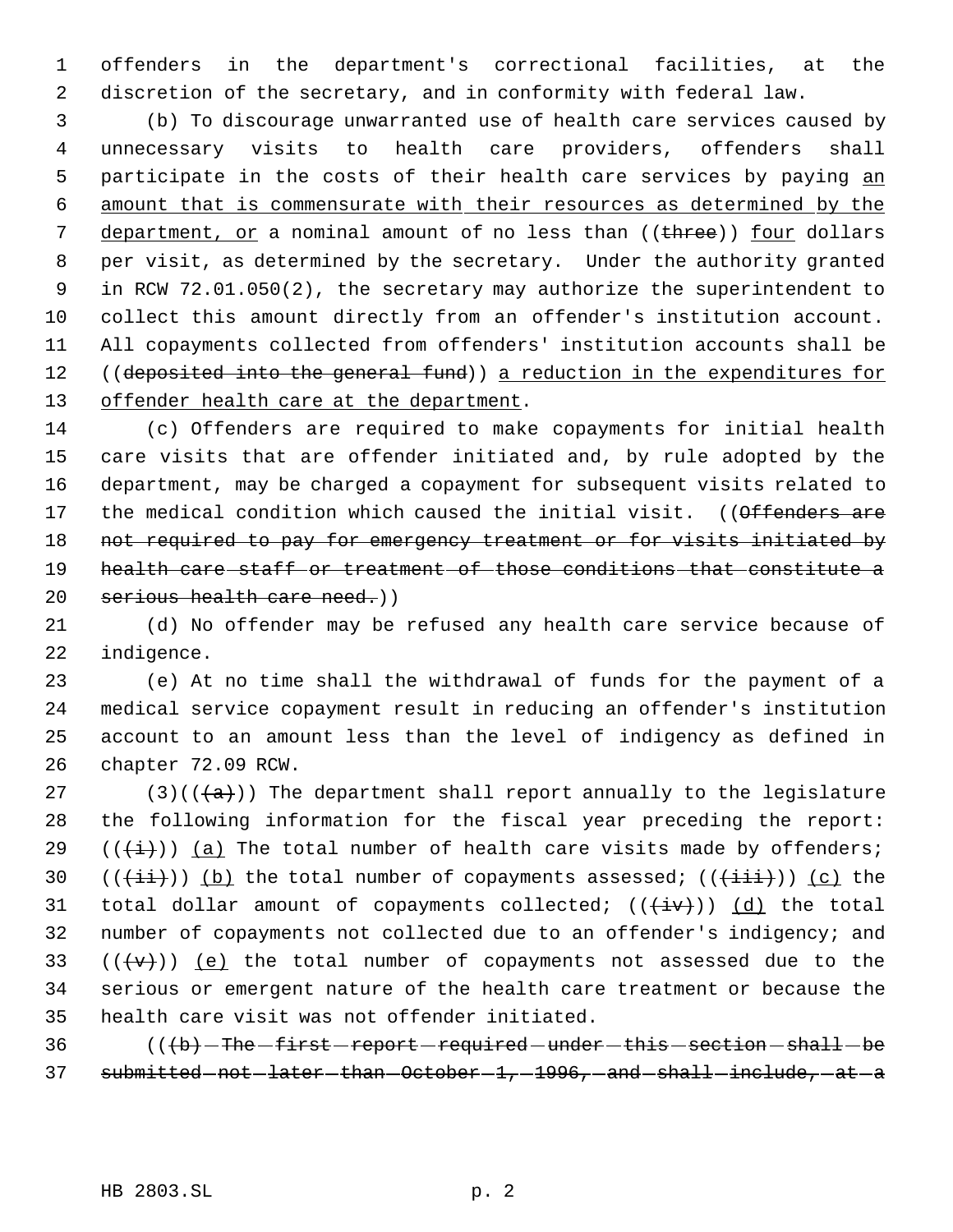minimum, all available information collected through the second half of 2  $f{\text{iscal}} - year{-1996}$ . This  $-subsection-(3)(b) - shall - expire - December{-1}$ ,  $3 + 1996.$ 

 (4)(a) The secretary shall adopt, by rule, a uniform policy relating to the distribution and replenishment of personal hygiene items for inmates incarcerated in all department institutions. The policy shall provide for the initial distribution of adequate personal hygiene items to inmates upon their arrival at an institution.

 (b) The acquisition of replenishment personal hygiene items is the responsibility of inmates, except that indigent inmates shall not be denied adequate personal hygiene items based on their inability to pay for them.

 (c) The policy shall provide that the replenishment personal hygiene items be distributed to inmates only in authorized quantities and at intervals that reflect prudent use and customary wear and consumption of the items.

 (5) To the extent that federal law allows and federal financial 18 participation is available, for the limited purpose of implementing 19 this section, the department, or the department's designee, is 20 authorized to act on behalf of an inmate for purposes of applying for medicaid eligibility.

(6) The following become a debt and are subject to RCW 72.09.450:

 (a) All copayments under subsection (2) of this section that are not collected when the visit occurs; and

 (b) All charges for replenishment personal hygiene items that are not collected when the item is distributed.

 **Sec. 2.** RCW 72.10.030 and 1989 c 157 s 4 are each amended to read as follows:

 (1) Notwithstanding any other provisions of law, the secretary may enter into contracts with health care practitioners, health care facilities, and other entities or agents as may be necessary to provide 32 ((basie)) medical, behavioral health, and chemical dependency treatment care to inmates. The contracts shall not cause the termination of classified employees of the department rendering the services at the time the contract is executed.

 (2) In contracting for services, the secretary is authorized to provide for indemnification of health care practitioners who cannot